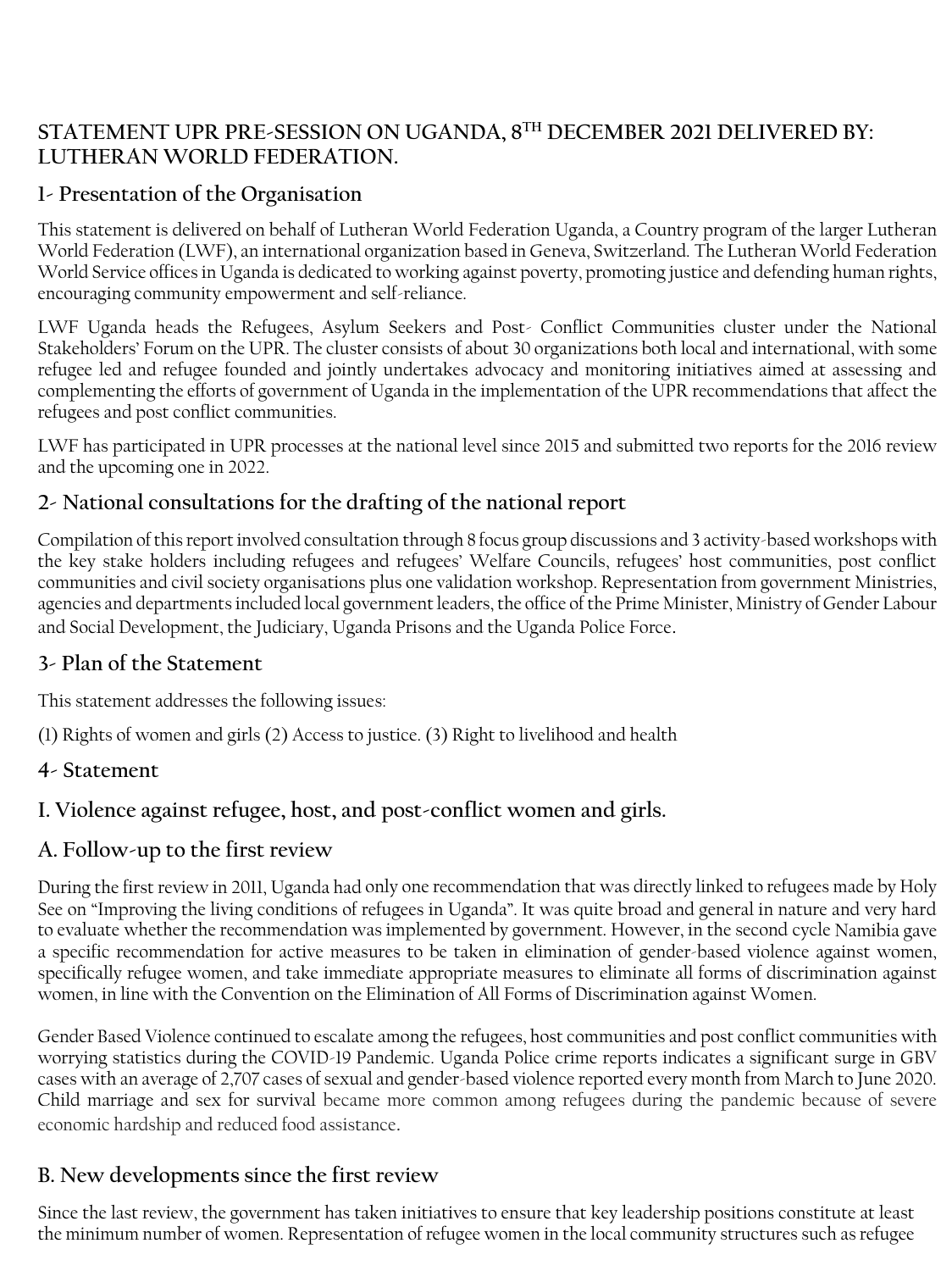welfare councils and local council courts leaders for their host counter parts. By July 2019 there was 50.6% female representation in the Refugee Welfare Council leadership in Adjumani and other settlements.

In 2021, Parliament passed the Succession Act (Amendment) Bill and the Sexual Offences Bill. The Succession Act (Amendment) Bill seeks to remove sections in the Succession Act, that discriminates against women and girls and promote their rights to inheritance, the Sexual Offences Bill addresses long standing issues with regard to sexual offences. However, the president deferred signing off the two bills into law and referred them back to Parliament for reconsideration.

A National Plan of Action on Sexual and Gender Based Violence and Violence Against Children 2019/30 was developed with the sole purpose of ending gender-based violence and violence against children in Uganda.

Economic empowerment of refugee women in most settlements where they are employed as community-based facilitators and hygiene promotors to create awareness on sexual reproductive health rights, this improves the overall economic status of households and reduces instances of economic exploitation of women and other forms of GBV.

Women in the refugee and host communities can choose their own marriage partners, have some level of control over land and those with ability can purchase and own land and are free to register like their male counterparts.

Uganda has made strides to facilitate capacity building of police officers and health workers in Adjumani, Obongi, Lamwo and Rwamwanja settlements including Police Criminal Investigative Departments, DPC, Offices in charge of police stations, Child Family and Protection Unit officers, midwives and clinical officers from the settlements, host and post conflict communities to ensure an integrated package for GBV prevention and response like case management and evidence gathering.

National efforts to combat violence against refugee women and girls includes organizing community dialogues in the settlements and host and post conflict communities, using music, dance and drama aimed at promoting SGBV awareness, media campaigns (radio, TV and social media) during 16 days of activism and International Women's Day celebrations.

Through the Office of the Prime Minister (OPM) and UNHCR police posts have been provided vehicles and motorcycles to enhance their patrol capacity within the settlement and introduced community policing using the refugee welfare council systems to ensure that SGBV cases are identified and addressed.

As a way of fulfilling its obligations of reporting to the treaty bodies specifically CEDAW, the government of Uganda has submitted the state progress report to the Committee on Elimination of Discrimination against women for the upcoming review in 2022.

## **The gaps identified:**

Although a National Plan of Action for Sexual and Gender Based Violence and Violence Against Children 2019/30 was developed, the teenage pregnancy rate of 25% in Uganda is worrying. This high prevalence of teenage pregnancies coupled with perpetrators going unpunished for their wrongs as parents settle for compensation in disregard of the law due to poverty hindering gender justice. Further Police crime reports indicated that over 2,300 schoolgirls were pregnant and over 128 were married off during the 2020 COVID-19 lockdown, an increase of over 80% from the cases recorded in 2019. In Pader district it is reported that by March 2021 there were 1,996 teenage pregnancies. Yet victims especially women and girls do not report these cases in fear of stigmatization.

Much as there are government measures and several domestic laws that combat gender-based violence and violence against children including the Domestic Violence Act (2010), The Prevention of Trafficking in Persons Act (2009), the children' Act as amended 2016, Penal Code Act CAP 120 and the Prohibition of Female Genital Mutilation Act 2010, there is ignorance in the communities about the existing government initiatives and individuals' rights and limited awareness of the law.

Weak access to justice and human rights enforcement mechanisms in the communities for instance victims are asked to provide fuel for police vehicles before response to their complaints can be made. As a result, perpetrators are not held accountable for their wrongs and impunity seems to dominate the refugee and post conflict communities.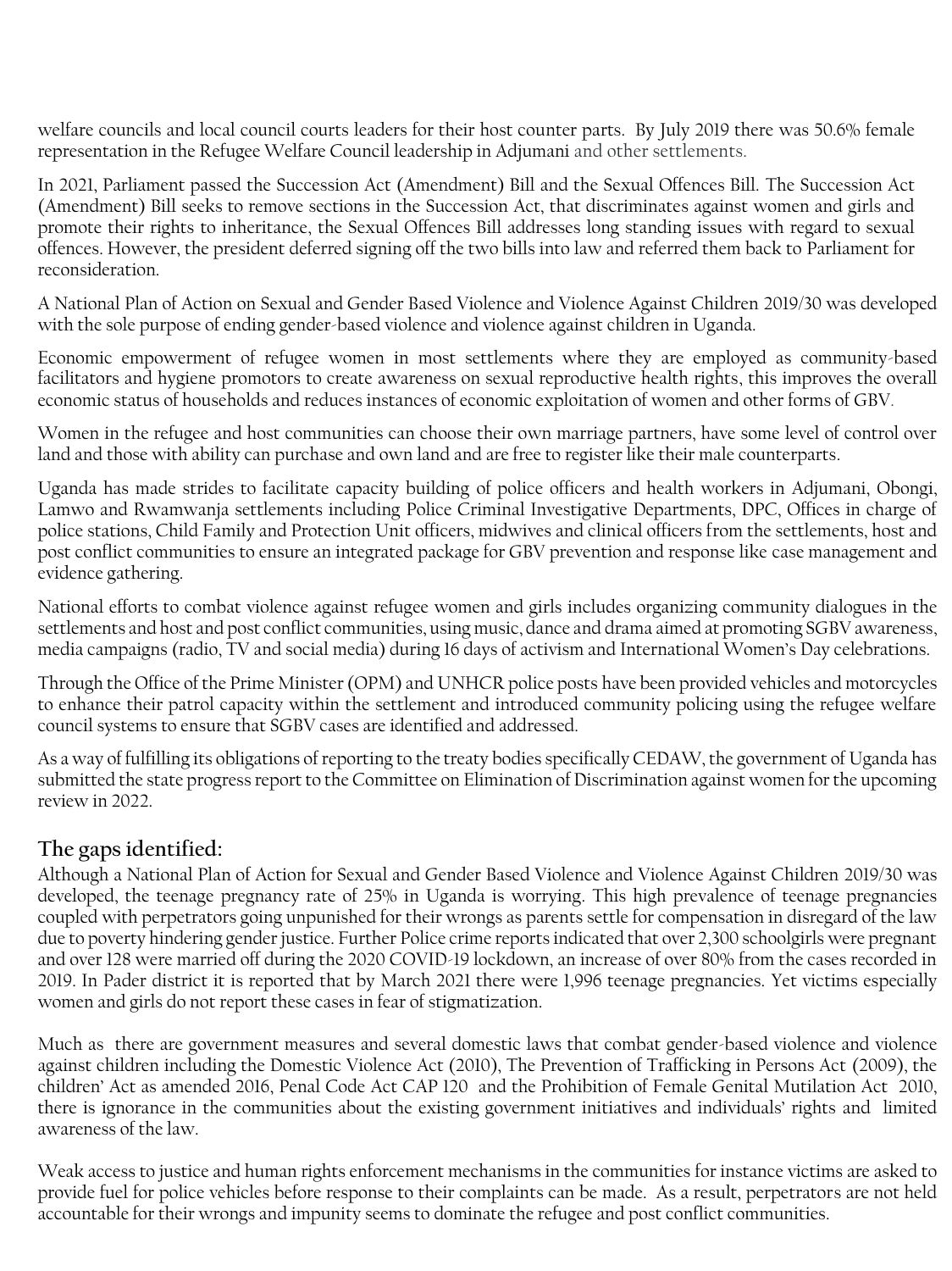Weak implementation and gaps in the applicable legal framework as well policies. Although there have been significant developments of the legal framework and policies, there are significant gaps with regards to its dissemination and implementation.

#### **C. Recommendations:**

We therefore recommend that the Government of Uganda:

- a) Continue to take progressive steps that aim to empower women, socially, politically and economically in refugee and local communities through programme planning, implementation and monitoring.
- b) Government should reconsider the passing of the Sexual Offences Bill and the Succession (Amendment) Bill upon review to enable the fight against gender-based violence in Uganda, access to justice for GBV survivors and protect property rights of women and girls.
- c) Strengthen the capacity of the judiciary and other justice institutions to timely respond and prosecute perpetrators of gender-based violence against refugee women and refugee host and post conflict communities so as to end impunity for the violations.

# **III Right to Education for refugee children, host and post conflict communities.**

### **A. Follow-up to the first review**

Many countries during the previous review gave general recommendations regarding education, but there were no explicit recommendations save for Libya that asked Uganda to continue increasing the enrolment rate of children in primary schools and achieve equal gender opportunities, particularly in setting up policies that strengthen the rights of girls in education and provide education to all those who have been deprived (vulnerable groups), and improve the quality of the public education system.

With the onset of the global COVID-19 pandemic and as part of its efforts to reduce the spread of the virus through social distancing measures, the Government introduced home study initiative and provides study materials to students in Uganda to continue their education from home.

## **B. New developments since the first review**

Government developed the *National Education Response Plan (2018-2021)* to ensure that all refugee and host community children and adolescents across Uganda have access to quality education at all levels. by 2019, 56.5% of school-age refugee children were now in education, compared to 43% when it launched.

The Government constructed and renovated classrooms and other facilities such as laboratories and toilets in the affected communities through programmes such as the Development Response to Displacement Impacts Project.

By close of the year 2020, in the refugee settlements of Kyaka, Rwamwanja and Bidibidi, 15,215 children (7420 Males, 7795 Females) accessed early child development education, 82,308 children (43686 males, 38622 females) accessed primary education, and 10,184 Refugee children (7148 Males, 3036 Females) accessed secondary education in Kyaka, Rwamwanja, Bidibidi and Palorinya respectively.

All if not majority of age going children within the settlements and host communities have been enrolled in schools, children with disabilities have been enrolled into different schools and sign language teachers recruited in Rwamwanja Kamwenge district.

## **The gaps identified:**

Access and realisation of the right to education is still very difficult with very long distances between homes and schools making education unfavourable with far-reaching ramifications for the girl-child, high school drop-outs and there is congestion with a very high teacher-student ratio of for instance the average current pupil: teacher ratio in primary schools is 85:1 in refugee hosting schools and 60:1 in non-refugee hosting schools in the target districts.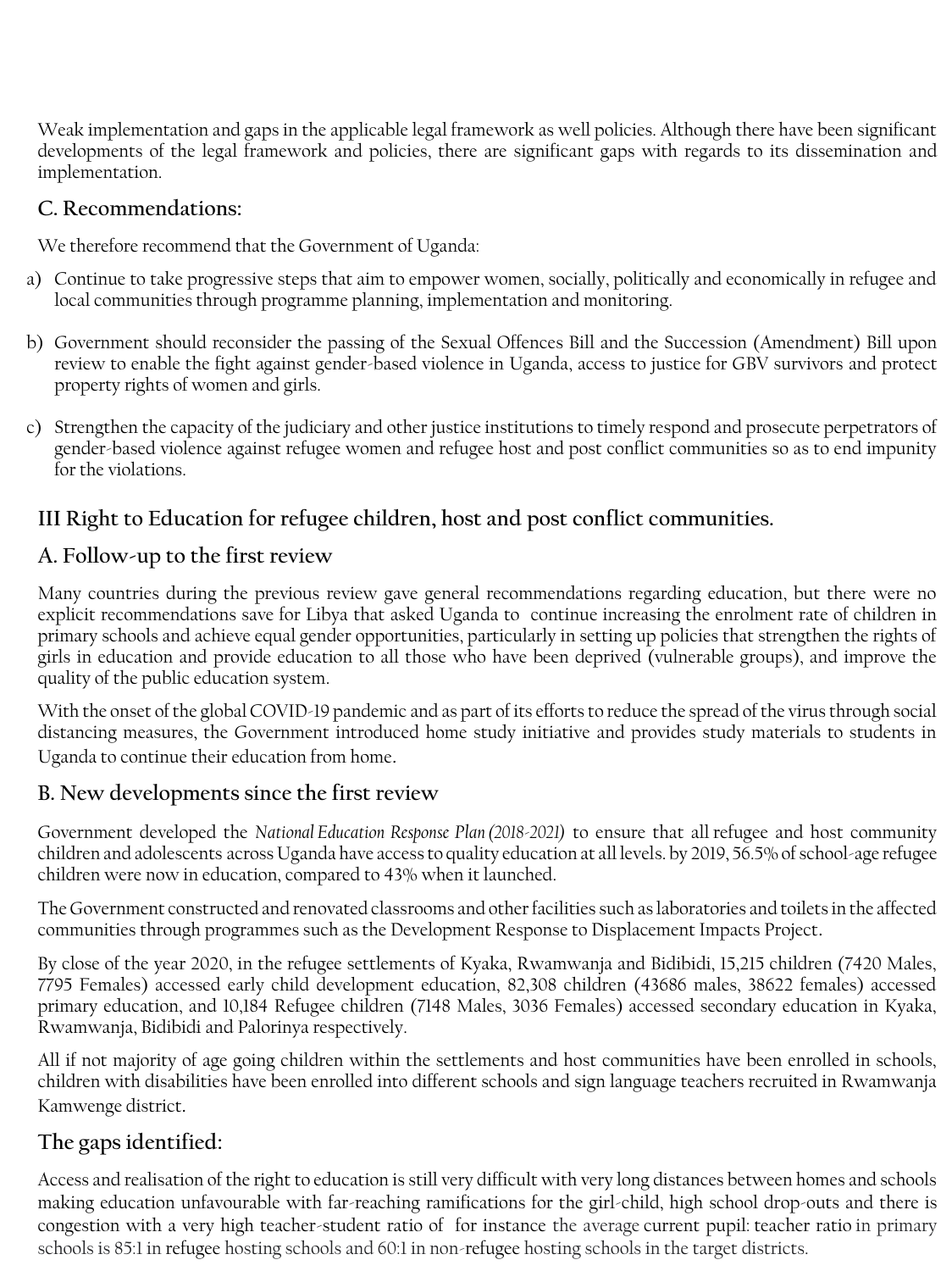Primary schools within the host community are already oversubscribed with 120.8% gross enrolment, indicating a large number of overage children within the schools. This coupled with half of all primary aged refugee children being enrolled in primary schools has resulted in congestion and poor conditions in the classrooms. This makes learning difficult for all, and particularly difficult for learners with disabilities, who may need additional support. In Bidi Bidi settlement in Yumbe, and Imvepi settlement in Arua district, the pupil teacher ratio rose to 94:1 and 133:1 respectively.

# **C. Recommendations to the Government of Uganda:**

a) Strengthen and enhance access to education services for the refugees by improving on infrastructure including toilet facilities, roads to ease access, physical structures to accommodate increased numbers of pupils and students enrolling for education and increased numbers of teachers in refugee and post conflict communities.

b) Support and strengthen girl child education in refugee settlements and post conflict communities through deliberate programmes that promote girls' and boys' child sex education and provision of incentives that promote their education including through the provision of safe spaces for the girl-child, provision of sanitary towels, skilling them to make reusable sanitary towels and community sensitization on the importance of education for the girl child

c) Proactively take measures that not only provide but also support and strengthen the provision of food for school feeding programs including in refugees' and post conflict communities

# **IV. Access to justice for refugees,host and post conflict communities**

# **A. Follow-up to the first review**

Although but there were no explicit recommendations regarding access to justice for refugees, asylum seekers host and post conflict communities, save for Zambia, that called for separation of juveniles from adults in detention and rehabilitation centres generally.

With the COVID 19 pandemic that led to lockdown, access to justice was affected since movements were limited and court hearings put on halt for some time. In addition to over congestion in prisons due to backlog of cases.

# **B. New developments since the first review**

Government of Uganda is commended for taking necessary measures to ensure that children are separated from adults while in detention. This is more common in police cells.

Construction of protection house and juvenile holding center in partnership with non-governmental organizations in Kamwenge district to accommodate juvenile offenders in 2018 and established child protection committee cluster heads and refugee welfare councils who identify and take up cases of child abuse and neglect within the settlements.

To enhance this right, government has also strengthened community policing and in 2019/2020 organised a community policing programme in ten refugee settlements of Isingiro, Adjumani (163), Yumbe (123), Kikuube (98), Arua (50) and Kiryandongo (131) totalling to 600 refugees (150 females and 450 males) attended.

Government put in efforts to improve on the court system through provision of paralegal services as well as empowering local council courts to solve small differences in communities and also enacted the Human Rights enforcement Act 2019 as a means to promoting access to justice by making perpetrators personally liable for human rights violations.

Further, Government through the Justice Law and Order Sector and in partnership with Lutheran World Federation and ALIGHT conducts mobile court sessions within the settlements. For example, out of 20 cases 19 were completed in Kyaka II and 56 cases of which 47 were completed in Nakivale in 2019/2020**.**

Government has placed Probation and Social Welfare Officers in the affected communities and have supported juvenile justice such as representation of refugee children in courts. This is done in Pader, Adjumani and Kamwenge districts.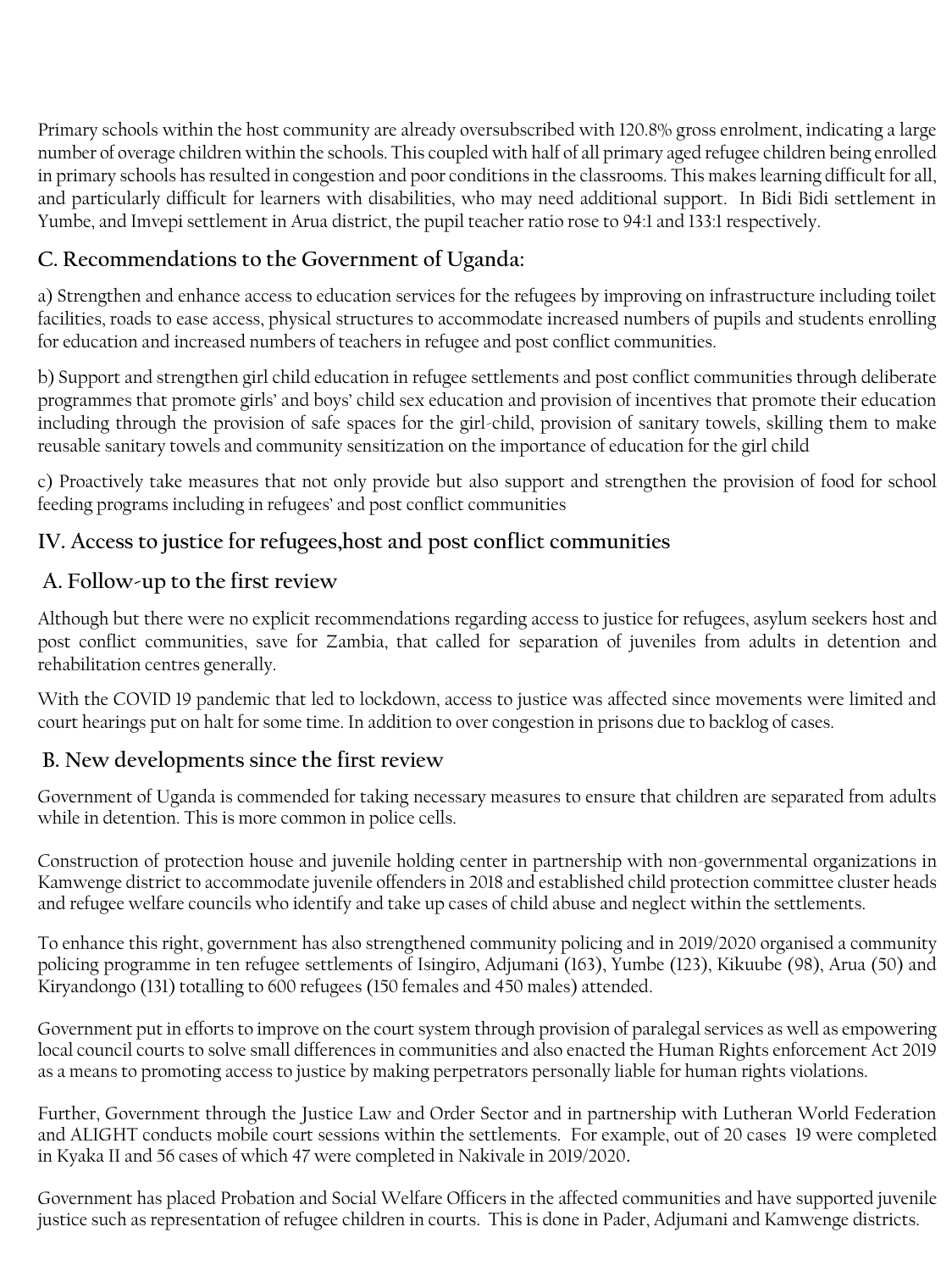# **The gaps identified:**

The remand homes for detention of children are very limited with one remand home in some cases serving five or more districts which are usually very far apart. This gap in juvenile justice also undermines diversion which aims at child reformation due to separation from native communities and parents.

The refugee and post conflict communities face access to justice challenges including, long periods taken during investigations, inadequate detention facilities despite efforts by development partners that have set up a few such as in Maaji II refugee settlement in Adjumani district, detention beyond mandatory law periods without trial, language barrier, long delays of 4 to 10 years before judgement is made and absenteeism of judicial officers including judges and magistrates and absence of Courts such as in Adjumani district, there is no Chief Magistrates Court and High Court sessions were last held in 2018. The recent one is being held in November 2021.

High transport costs and poor road networks, corruption, high legal fees and under funding and understaffing of the justice sector which has worsened case backlog.

### **C. Recommendations to the Government of Uganda:**

a) Establish more juvenile detention facilities especially remand homes in refugees and host communities and fully support the judiciary to facilitate juvenile justice by providing resources such as funds to set up systems that promote safety of the child during court proceedings or processes.

b) Take progressive steps towards enhancing access to justice in refugees and host communities as well as in post conflict communities by constructing court premises and organizing more High Court sessions, appointing more court officials to preside over cases, improvement on the road infrastructure to ease access to courts, providing court language interpreters to ease court processes.

c) Fast track the enactment process of the National Legal Aid Bill 2020 to enable access to justice for the poor, vulnerable and indigent including refugees in Uganda.

# **V. The right to Livelihood**

## **A. Follow-up to the first review**

In the first UPR, there was no recommendation on this except the general one however in the 2016 review Serbia gave two recommendations in one that Uganda continues its efforts to improve the livelihood of refugees and IDPs by taking measures aimed at further improving the health-care system in refugee settlements, ensuring that all refugees attain the highest level of access to health services

We commend the Government of Uganda for continuing to host refugees and seeking to meet its obligations under the Comprehensive Refugee Response Framework (CRRF)and progressive refugee policy that permits refugees to own land and engage in economic activities to boost their resilience, opening up access to local services, providing land and allowing greater integration of refugees with local populations.

## **B. New developments since the last review**

During the period under review, at least 13 new refugee settlements were gazetted for settling refugees, 209,224 acres of land demarcated for refugee settlements due to the significant increase of numbers of refugees in the last five years. Through this, they can undertake economic activities thus promoting peaceful co-existence by enabling refugees to access land for agricultural production.

Uganda has provided refugees with plots of land in rural settlements, allowing them to engage in subsistence farming. Vibrant and entrepreneurial markets have emerged in many of its main refugee settlements in the south-west of the country, notably in the Pagirinya Nakivale, Kyangwali, and Kyaka II settlements. Refugees who wish to live in cities like Kampala are able to do so, provided that they give up access to nearly all assistance

Government has promoted peaceful co-existence by enabling refugees to access land for agricultural production. The local leaders in the community have also been engaged in dialogue meeting with refugee's leaders in offering land to the refugees and signing MoUs between refugees and land owners.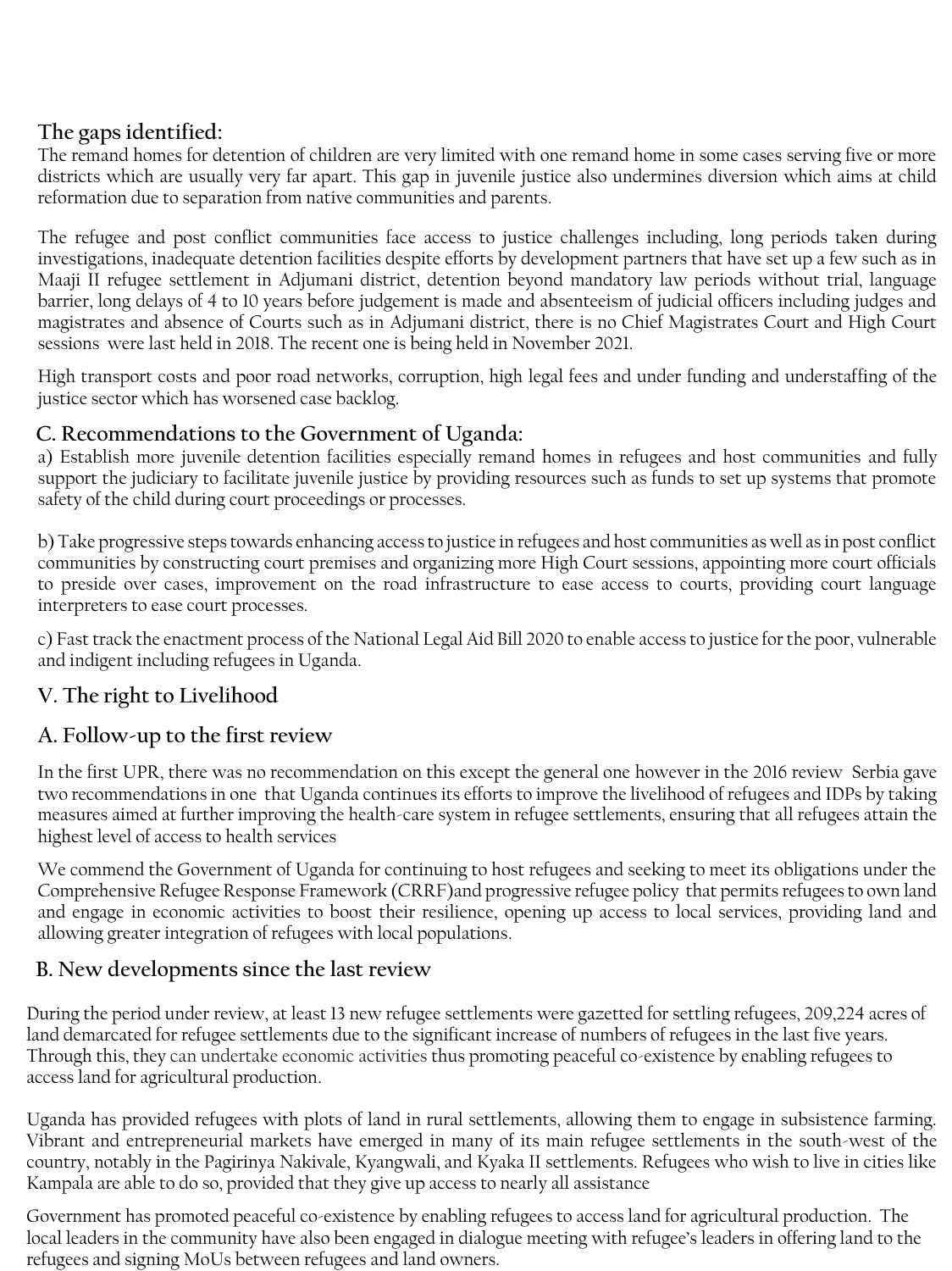The government launched the *Jobs and Livelihoods Integrated Response Plan for Refugees and Host Communities in 2021,* which will be implemented from 2020 to 2025 and this builds on existing frameworks that address the well-being of refugees and host communities. This fosters peaceful coexistence and economic interaction between refugees and host communities, sustainable economic opportunities created in 13 refugee-hosting districts for improved competitiveness and inclusive growth of refugees and host communities, Food, nutrition and income security of 486,861 refugee and 1,152,087 host community households improved by 2025 and skilled refugees and host communities capable of harnessing employment opportunities in the country by 2025.

The government has played a key role by linking the refugees to the financial institution for credit accessibility and enabling different financial service institutions and micro finance to operate within the refugee's community for easy access of financial services like saving, loan borrowing by the refugees and other transactions.

Government has allocated livelihood zonation for the implementing and operating partners in a given zones or settlements. This has enabled equal distribution of resources to refugees across the settlements.

### **The gaps Identified:**

The land given to refugees is not enough to support settlement including construction of shelter and farming of food for family survival. the government provides land, assigning small plots measuring 30 square meters. This is not sufficient for survival and therefore unsustainable.

Besides the challenge of a reduction of the monthly stipend to UGX 19,000 per individual and a 30% reduction of the food ratio given to refugees and other services due to the drastic drop in humanitarian funding. The most vulnerable women, children and the elderly are increasingly at risk of becoming malnourished, which can in turn impact their immune systems and make them more likely to be infected by disease, amidst a COVID 19 pandemic.

By March 2021, the employment rates for these communities had dropped to 32 per cent, falling by 24 percentage points in comparison to pre-lockdown times. In contrast, after an initial drop, the host community's employment rates were able to return to pre-pandemic levels.

Food insecurity among refugees measured as the share of households that have run out of food was much higher than among their host communities (64 versus 9 per cent). Refugees were forced to reduce the amount and frequency of meals eaten in a day.

The host communities and post conflict communities have underlying land use issues with men having upper control in comparison to women. In some instances, land which is used for family survival has been sold off by men, which usually escalates into conflict

## **C. Recommendations**

a) Office of the Prime Minister to work hand in hand with the host communities to find more land and amicable ways of allocating land to refugees that is sustainable so as to minimise on possible land conflicts.

b) Take measures such as through boundary demarcation for refugees', and land rights awareness raising to ensure protection, peaceful and sustainable land use in post conflict communities especially between families including spouses.

# **VI. The right to health for the refugees, host and post conflict communities**

## **A. New developments since the last review**

Government has constructed, upgraded and made available drugs in the health centres like in Pagirinya health centre II Adjumani district, immunization and registration of refugee children, conducting of community health outreaches, training of village health teams in various villages to support communities with managing minor medical needs and constructing some boreholes to facilitate access to safe and clean water in sub counties of Latanya and Acholibur in Pader district. Refugees are also accessing COVID 19 vaccination just like their hosts counter parts in the settlements in Uganda.